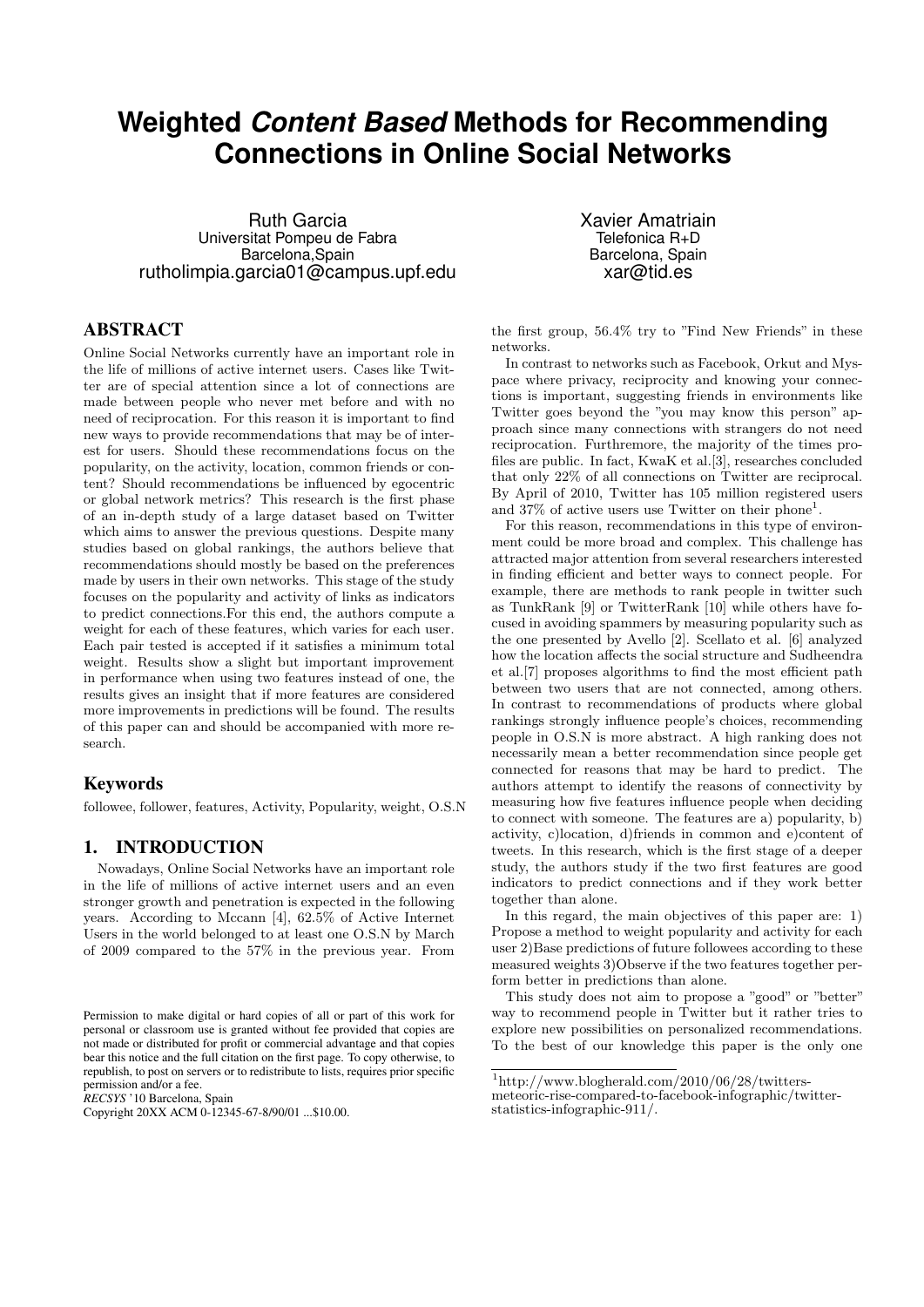proposing personalized recommendations in twitter based on content based weighted features. In the following sections we will explain the approach, the thresholds we used, the weighting algorithms for the two features, the calculation of predictions and the evaluation method. At the end of the paper, we will discuss the results and propose new challenges for future research.

# 2. APPROACH

In environments similar to Twitter, users have three types of connections: only followers, only followees and reciprocal connections. Followees are people the user choose to follow and from whom they receive tweets in their so called public timeline, followers are those users who have chosen to follow the user in question but their tweets will not appear in the user's timeline whereas reciprocal connections are users that are both followers and followees and therefore information is shared in both directions. Basing recommendation on users who are only followers is not a good idea since in the majority of cases users do not have control over who follows them. Spammers or heavy advertisers looking for reciprocations can become their followers.

For this reason, we have carefully studied the role of followees because we believe that the user's preferences are better reflected in them but we do not substract reciprocal connections as Avello did in [2]. It is true that sometimes users follow back others for "politeness" but with time the tendency is to un-follow those heavy advertisers or people that do not provide information of interest. Active users aiming to find interesting information build a network of followees where the majority of members represent people who the users care to keep.

Studies of Kwak et al. [3] and Avello[2] have found homopholy in Twitter network showing that users "engaged in a social activity seem to be associated more closely with ones who are similar to them along a certain dimension such as location, age, political view or organization affiliation, compared to ones who are dissimilar." This shows that despite the lack of reciprocity in Twitter there is a tendency for people to get together with people similar in one or more aspects. In this part of the study, we analyze how similar followees are in a specific network considering popularity and activity. Popularity is the ratio of followees and followers and activity is the number of tweets a user has posted since entenring the O.S.N.

In this phase of the study , weights are calculated for these two aspects. In order to do that, we first determine if that specific feature (popularity and/or activity) is actually relevant for that user. A feature is considered relevant if it is present in a certain percentage of followees. A recommendation is accepted if its calculated weight is bigger or equal than a threshold. In Section 3.2 we propose one metric for computing these weights.In Section 3.3 we explain how to make predictions according to this algorithm. We assume that these weights are indicators of how important that specific feature is for the user. In the following sections Popularity and Activity are referred as features, characteristics, indicators and aspects interchangeably.

We also focus only in the user's egocentric network of followees<sup>2</sup> and therefore in this study we call the recommenda-

tions as content based people recommendations. Due to our personalized recommendation approach, we omit calculation of global networks, global rankings and the use of collaborative filtering information since we only take information from the users' own networks. The results in Section 5 show the influence of each one of the features analyzed as well as the combination of both in the performance of finding predictions.

# 3. DATASET

The dataset was taken from the Web site of Munmon de Choudhury <sup>3</sup> . For this part of the study, we focused on two of the three files provided: the user file and the social graph file. The information given is that Tweets were collected between 2006 and 2009, the user file contains details of 456,107 profiles and the social graph file has a sample of 2,476 users with 815,554 followees links. The details of the profiles in the socialgraph are listed in the user file. Due to the evaluation method adopted and explained in Section 4, we considered those users with a total number of followees bigger or equal to 10. This reduces the sample to 2,381 users and 815,188 followees links. We leave for future research the evaluation of the content of tweets, location and friends in common.

### 3.1 Thresholds

For the calculation of weights we take into account the following thresholds:

- $\alpha$ : Popularity Threshold (followees/followers).
- $\beta$ 1- $\beta$ 2 : Activity Range (Range of a total number of posts).
- $\delta$ : Feature Acceptance (%).
- $\gamma$ : Weight Acceptance ( $\leq 1$ ).

The popularity threshold ( $\alpha$ ) is calculated by the division of followees/followers. This ratio is not an accurate indicator of the prestige of a user. A ratio of 2 does not necessarily mean more popularity than a ratio of 1.5 but we have preferred not to use other more complex methods (see Section 1) because we are not calculating levels of prestige for recommendations but rather weather the user cares or not about popularity. We say that if a user's ratio of followees/followers is bigger than or equal to  $\alpha$  then that user cares about popularity and therefore recommendations should consider popularity. We assume that any popular person will have a ratio bigger than one. For this reason, we start by setting  $\alpha=1$  but this value can be changed if needed. In Section 5, we analyze the impact of different  $\alpha$  starting values. After determining if a user cares or not about popularity, we recalculate  $\alpha$  based on the most likely  $\alpha$  value the user will prefer. Section 3.3 specifies how this is done. For more information regarding the different methods of calculating prestige refer to [2].

The activity  $(\beta)$  is the total number of tweets a user has posted since the moment of joining the O.S.N. We assume that if a users has more followees with activities within the range  $\beta$ 1- $\beta$ 2 then that user cares about the level of activity when choosing to follow someone. We assume that values

<sup>&</sup>lt;sup>2</sup> egocentric network is used as "all the edges leading into and out of single user" in [5]

<sup>&</sup>lt;sup>3</sup>For more information refer to http://www.public.asu.edu/ mdechoud/datasets.html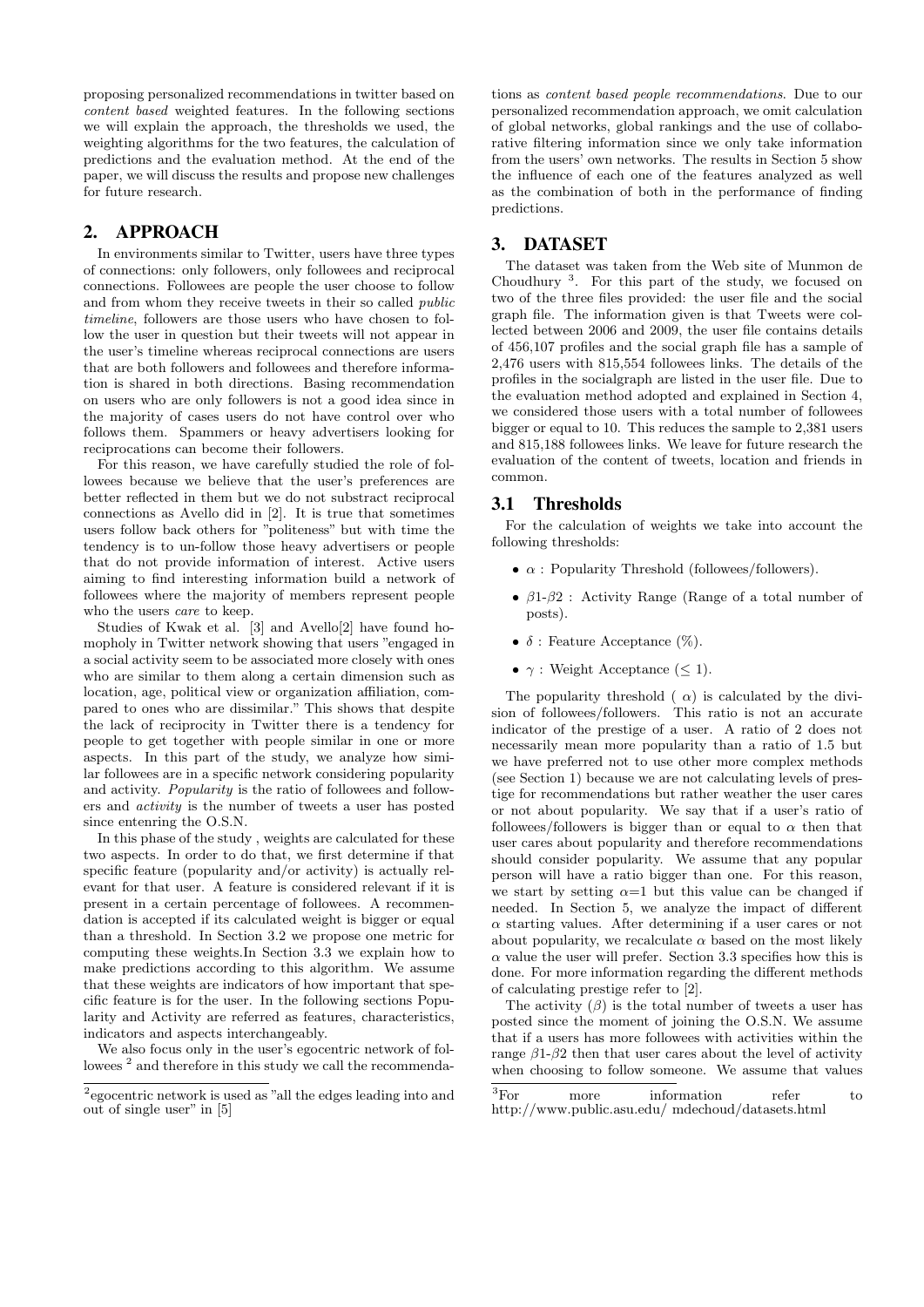lower than  $\beta$ 1 mean inactivity or a new user and values above  $\beta$ 2 are candidates for spammers or heavy advertisers.We have analyzed the total dataset and observed that the majority of users are within 200-29000 number of posts. Just like the case of popularity, after determining if the activity is relevant for the user we determine the  $\beta$ 1 value that best suits the user. Section 3.3 also specifies how this is done. We chose not to recalculate  $\beta$ 2 because it is very unlikely that a user can post more than 29000 posts during 2 years but  $\beta$ 1 can vary and therefore other values for  $\beta$ 1 are evaluated in Section 5.

The feature acceptance threshold  $(\delta)$  is the minimum percentage allowed in the network of followees for a feature to be considered relevant. For example, if  $\delta = 0.3$  and  $\alpha = 1$ . the popularity is relevant if 30% or more of the followees in that network have a popularity ratio bigger or equal than 1. Likewise, the weight acceptance threshold  $(\gamma)$  is the minimum weight a recommendation should have in order to be accepted. For example, if  $(\gamma)=0.7$  and the total weight of a recommendation,  $TW(r)$ , is 0.6, then that recommendation is rejected. As it will be seen in Section 3.2, weight will not be bigger than 1. This approach resembles the System of Symeonidis et al. [8] where items with ratings bigger than 3 stars (varies according to user) are considered for calculations, the rest is not.

#### 3.2 Weighting features

The weights are calculated after determining the relevant features for a particular user. The weight of a relevant feature for a user,  $u$ , is determined by the number of followees satisfying  $\alpha$ , PF, and/or within the range  $\beta$ 1- $\beta$ 2, BF, divided by the total number of followees. In his study we only consider this division for the calculation of weights because it is based only in the egocentric network of followees, leaving more complex metrics for future research. If Popularity is relevant for user  $u$  then the weight is calculated as :

$$
W_p = \frac{\sum_{\forall f \in PF} f}{\sum f} \tag{1}
$$

If Activity is relevant for user  $u$ , the weight is calculated as :

$$
W_a = \frac{\sum_{\forall f \in BF} f}{\sum f} \tag{2}
$$

The total Weight of relevant features for  $u$  is denominated as  $TW(u)$ . If only popularity is relevant then  $TW(u) = W_p$ , if it is only activity then  $TW(u) = W_a$ , if it is both  $TW(u) =$  $W_a + W_p.$ 

#### 3.3 Filtering Recommendations

After obtaining the  $W_p$  and/or  $W_a$  for u, we should filter the future followees candidates, we follow the following steps:

- 1. Recalculate  $\alpha$  and/or  $\beta$ 1
- 2. Filter Recommendations according to  $\alpha$  and/or  $\beta$ 1
- 3. Weight Recommendatios
- 4. Accept or reject Recommendations according to weight

Step 1 is an step forward that aims to obtain more personalized values for  $\alpha$  and/or  $\beta$ 1. For user u, we calculate

this value by finding the median in group  $PF$  and/or  $BF$ . we have analyzed several other methods such as the average and metrics with thresholds but the Master thesis of the first author of this paper shows that the median is a good indicator [1] for this value.

After new values for  $\alpha$  and/or  $\beta$ 1 are obtained, step 2 says that the recommendations,  $r$ , should be filtered according to these thresholds. For each one of the relevant features for  $u$ , a recommendation,  $r$  in the testing set is considered if popularity<sub>r</sub>  $\geq \alpha$  or in its turn  $\beta$ 1  $\leq$  activity<sub>r</sub>  $\leq \beta$ 1.

Step 3 says to weight the recommendation. We assumed that features that are not relevant for  $u$  should not be evaluated in  $r$ . The total Weight of each relevant feature  $r$  is denominated as  $TW(r)$ . If only popularity is relevant for r then  $TW(r) = W_p(u)$ , if it is only activity then  $TW(r) =$  $W_a(u)$ , if it is both  $TW(r) = W_a(u) + W_p(u)$ . In other words, we weight  $r$  according to the parameters of  $u$  since we should judge the importance of the feature according to u.

Step 4 says that a recommendation,  $r$ , should be in the accepted group, AR, if the total  $TW(r)$  of that recommendation is bigger or equal than  $\gamma$ . In this way, we have that:

$$
r \in AR, \text{ if } TW(r) \ge \gamma,\tag{3}
$$

#### 4. EVALUATION METHOD

The evaluation method chosen was 10-fold cross-validation. The data has been divided randomly into 10 parts and one part is held out for testing 10 times. The training set is based on the remaining nine parts every time thus executing 10 times the learning procedure. According to Witten et al.[11], extensive tests on numerous datasets have shown that 10 is about the right number of folds to get the best estimates of errors. Nevertheless, we do not repeat the sampling 10 times as it is recommended in [11].

Since every testing set fold has actual connections  $\langle u, f \rangle$ only, we have decided to randomly add fake connections to the testing set. Fake connections were carefully built from the 2,381 users mentioned in Section 3 that are not actually connected. We know that this could cause some unreal assumptions since some of these pairs could be actually connected by now but we consider this to be the most rigorous way of evaluating our algorithms. A recommendation is positive when we predict an existing followee and a recommendation is negative when the followee recommended is a fake connection.

The results show the level of precision, recall and the fmeasure of predicting future followees for cases when popularity , activity and both the popularity and activity were considered. If a user u did not receive any recommendations, the recall was 0 and precision is not calculated. We also considered the recommendation percentage, which is the percentage of users in the testing set who received recommendations.

#### 5. RESULTS

Labels with a) 1-0 represent cases where only feature popularity was evaluated, b) 0-1 only activity and c) 1-1 when both features were used. Each point in the x and y axis represent the average of the 10 learning procedures executed for each testing fold. The fake connections and the 10 different testing sets were the same every time.